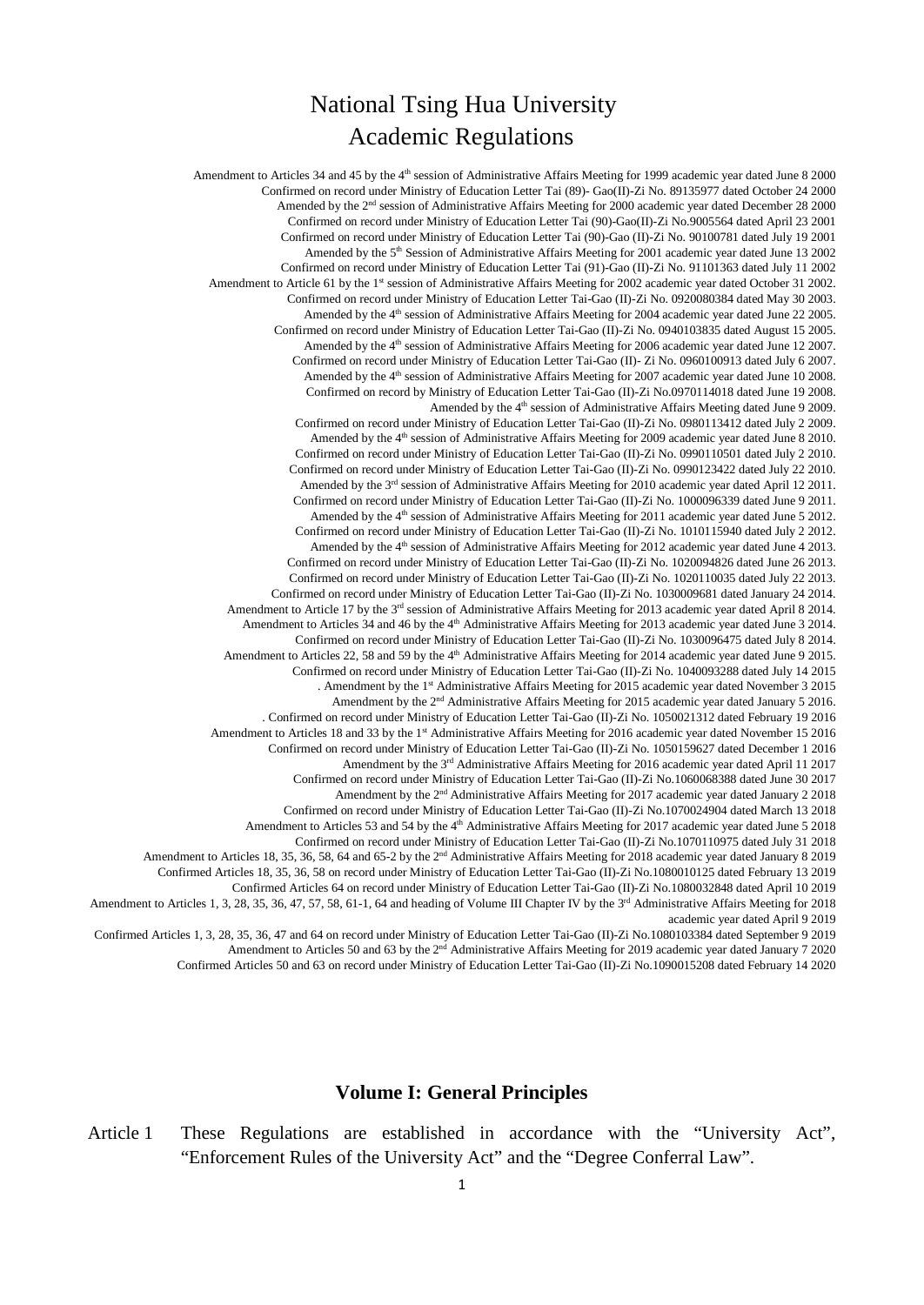Article 2 Unless otherwise specified by law, student status in the university shall be subjected to these regulations.

> Post-baccalaureate degree program students shall be subjected to "Guidelines Governing Review of Processing Post-baccalaureate Degree Program by Universities and Colleges" and these regulations.

> If major disaster that identified by Ministry of Education occurs, students whom been affected and could not attend the university according to the "Direction for Junior College and Higher Levels to Deal With the Rights of Education of Student Affected by Major Disaster Rights of Education" may be given special consideration on a case by case basis and approved by Academic Meeting.

# **Volume II: Bachelor's Degree Students**

# **Chapter I: Admission**

Article 3 Graduates of public or accredited private high schools (or equivalent) or those who hold equivalent academic qualifications may apply to a bachelor's degree program at NTHU after passing the University's entrance exam.

> Admitted students with an associate degree or higher diploma acquired in Hong Kong may apply for course exemptions and credit transfers or to proceed to another year in accordance with the *Regulations Governing Student Credit Transfer of National Tsing Hua University.*

- Article 4 Undergraduate students who have completed one academic year of study at a university, have graduated from a university with completion of conscription, have been exempted from conscription service, have graduated from a special program of a vocation school, possess equivalent academic qualification, or have completed the required credit points with a national open university, and have passed the entrance examination of the university might be admitted to the relevant year of study in a bachelor degree programs of this university.
- Article 5 Foreign students may apply this university in accordance with the "Regulation for Admission of Foreign Students" of this university which approved by the Ministry of Education.

Students apply for post-baccalaureate degree program shall according to the "National Tsing Hua University Post-baccalaureate Degree Program Student Recruitment Regulation" which approved by the Ministry of Education, yet equivalent education level is not accepted.

- Article 6 Newly admitted students and transfer students shall report and registry to the university on the stipulated date or will be disqualified for admission. Specific students with justifiable reasons should apply for a deferred registration by designated registration day (may be deferred up to 2 weeks) if unable to registry on the due time.
- Article 7 Newly admitted students should prepare the valid documents apply to the Department of Academic Affairs to keep the admission status before the registration date, upon approval free of any surcharge, if he/she meets the situation of serious illness, pregnancy, maternity, nursery care of baby (child under the age of 3), or for other specific reasons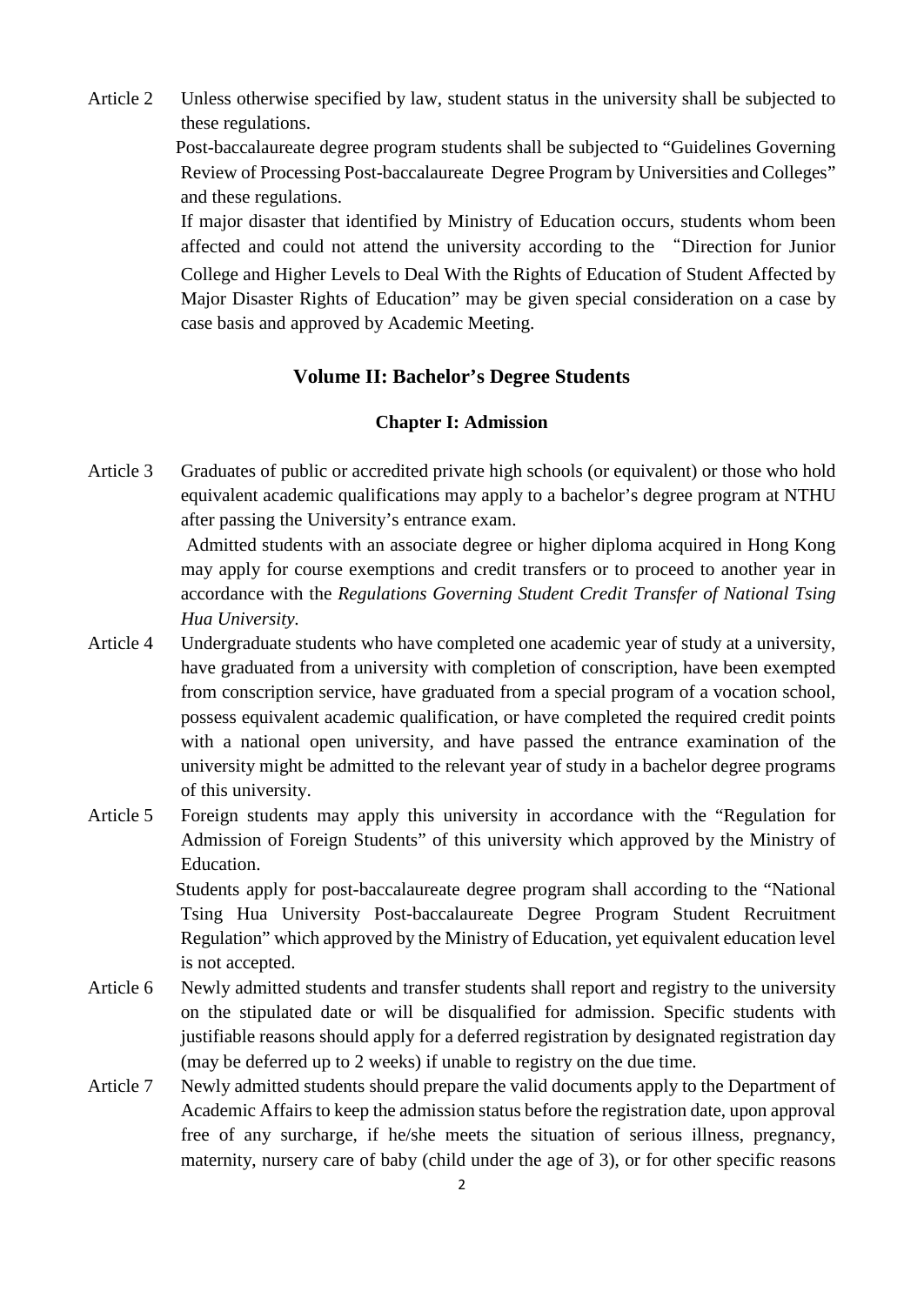that cannot registry for study in current academic year.

In general, the admission status for students can be preserved for up to 1 year except for students who responded the conscription service call, in which case they may apply for keeping the admission status active until discharge from conscription service with the presentation of proper certification document of conscription service, and register for study in the next academic term. Yet post-baccalaureate degree program student is not able to apply for reservation of admission.

- Article 8 Students who used the admission status of another student, or the admission status stolen from another student, counterfeited or modified academic certification documents, or cheated in the entrance examination shall be disqualified from enrollment as a student once proved by the university or under sentence by law. Accordingly, such student will not be issued any certification document for proof of enrollment or study. If such student has already graduated from the university, the degree diploma so conferred shall be revoked and disqualified from graduation status with public notice.
- Article 8-1 The government funded students of teacher education shall receive the rights and responsibilities according to "Regulations of Government Funded Students of Teacher Education Scholarship and Grants and Admission by Placement" and related regulations. **Chapter II: Fees, Registration, Course Selection**
- Article 9 All items and corresponding fees required for each student for the semester shall be announced before the registration of the term.
- Article 10 Students shall make the tuition and fee payments on or before that day when each semester starts. A student is deemed to have completed the registration process when s/he completes the tuition and fee payments.

Student who fails to complete the registration process within five days (starting from the second day of the beginning of the semester) shall apply for late registration. The period of late registration shall be two weeks after the semester starts. Student who fails to complete the registration process after the late registration period ends, shall be deemed to have withdrawn from the university unless s/he makes an application for and is approved to further postpone her/his payments.

After the period of course Add-and-Drop Selection, students shall make the miscellaneous fee payments before its due date, student who overdue the payments for two weeks and does not apply for Leave of Absence shall be expelled from school.

- Article 11 Students shall follow the supervision of the tutors of the academic departments (sections), degree programs and other requirements in the selection of courses, and enter the code of the tutor before the deadline for add/drop of courses. Students who failed enter the tutor code must complete the entry of the tutor code first in the next term before selection of courses online.
- Article 12 Student who complete registration of the semester and does not select courses after Addand-Drop Selection period shall apply for Leave of Absence unless s/he is approved for studying abroad, exchanging and studying double degree. Student who use all deferred study periods shall be expelled from school, except who extended deferred study that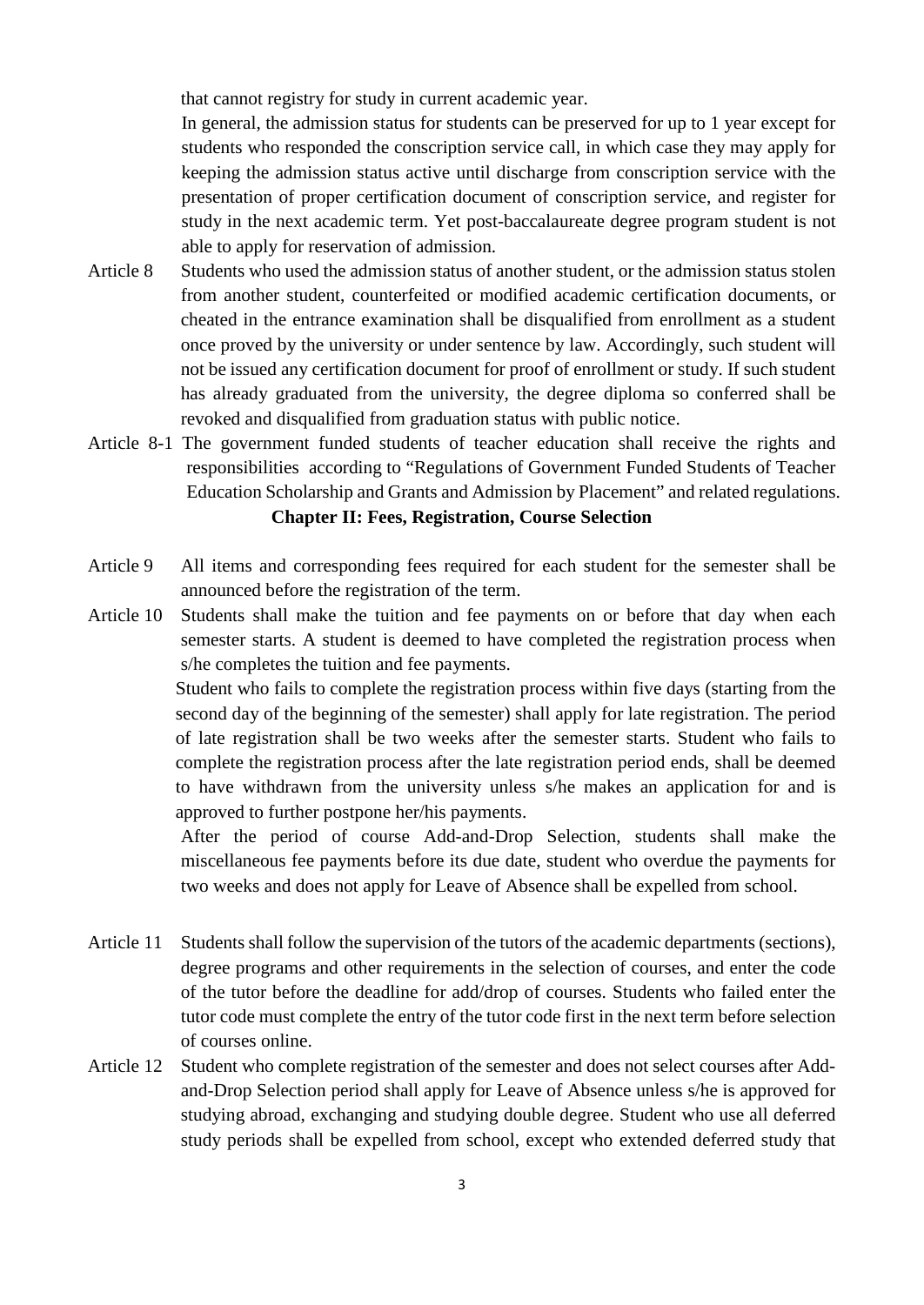according to Article 38. Paragraph 2 of National Tsing Hua University Academic Regulations.

From the  $1<sup>st</sup>$  to the  $3<sup>rd</sup>$  academic year, students shall register for at least 16 credits but not more than 25 credits for each term, and from 9 to 25 credits for each term in the  $4<sup>th</sup>$ academic year. Student who according to "The Implementation Rules of Full-time Offcampus Internship" and post-baccalaureate degree program students is not subject to this limitation.

Students who cannot take the minimum credits or want to register for more credits for the term due to specific reasons may take a lesser number or more credits with the consent of the tutor and the chairperson of the department and program director.

- Article 13 The university may offer summer courses as needed in compliance with the "Particulars for Opening Summer Courses in Universities" of the university approved with record at the Ministry of Education.
- Article 14 Students may take courses from other universities in accordance with the "Regulation Governing the Inter-University Selection of Courses" of the university approved with record at the Ministry of Education.
- Article 15 Students may take credit courses from other colleges, departments, and graduate institutes of the university in accordance with the "Guide for Academic Programs" of the university, and will be issued credit certificate upon completion of the courses.
- Article 16 Students cannot take overlapping courses and must adjust to avoid it before the deadline of course selection, or the overlapping courses shall deem to be invalid.

# **Chapter III: Terms of Study, Credit Points, Grades, Reward and Punishment, Leave of Absence**

Article 17 The University adopts a credit point system for study within stipulated academic years. In general, degree programs of the departments shall be completed in 4 academic years. Students who cannot complete the required courses and credit points may defer their graduation for 2 years. Physically and mentally impaired students may defer their graduation for 4 years.

> Post-baccalaureate degree program shall be completed in 1 to 2 academic years. Students who cannot complete the required courses and credit points may defer their graduation for 1 years. Physically and mentally impaired students may defer their graduation for 4 years.

> Degree programs for the departments require at least 128 credit points for graduation, post-baccalaureate degree program require at least 48 credit points for graduation Respective departments or programs (include post-baccalaureate degree program) may require more credit points for graduation where necessary and could be up to 20 additional credit points for graduation. The required courses of the university and the required courses of specialization of the departments and degree programs (include postbaccalaureate degree program) shall be governed by separate regulations of the university.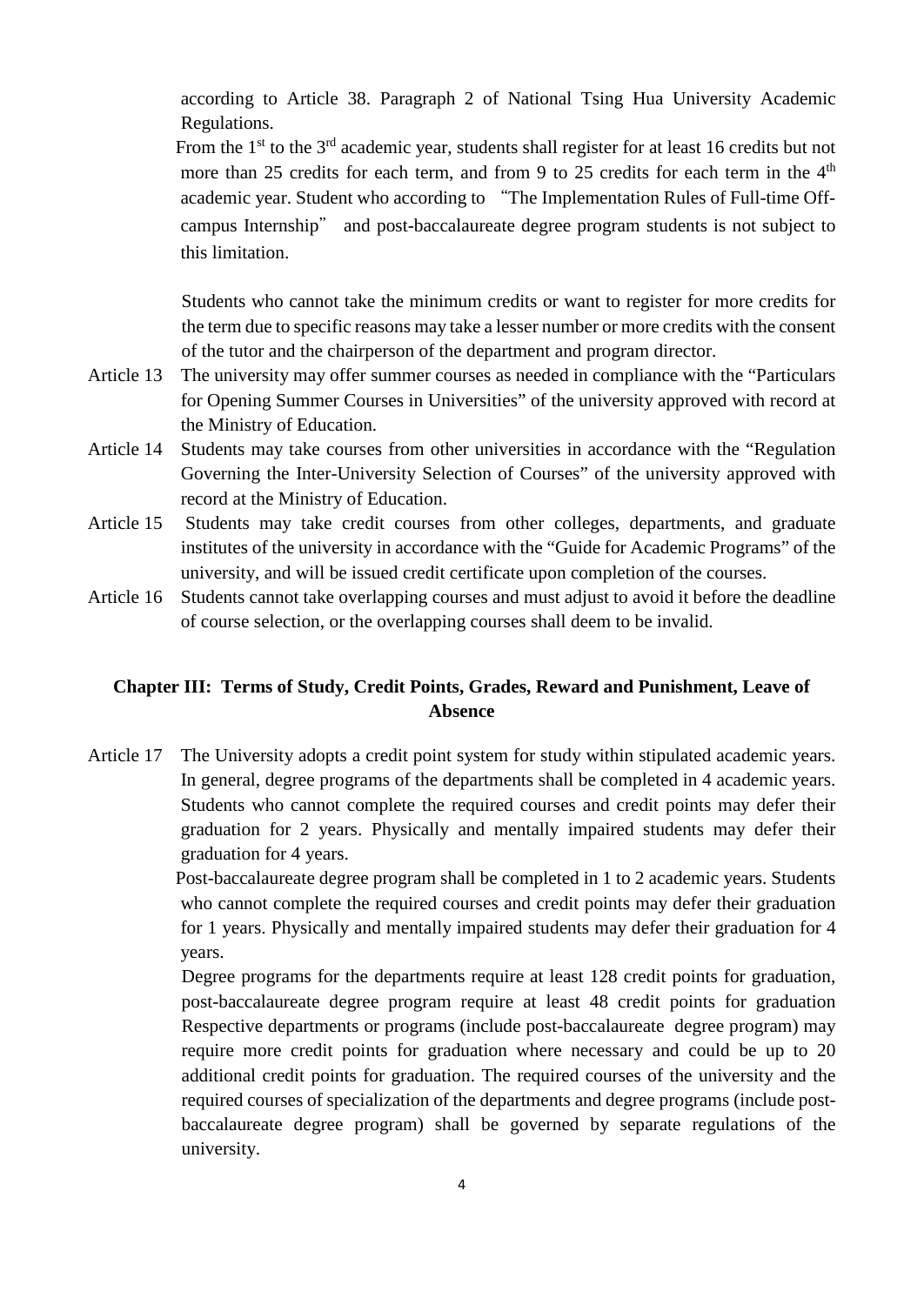Students who take the degree program in education, subordinate major or double major shall be governed by the regulations of the university for degree program in education, subordinate major, or double major at the approval of the Ministry of Education in the duration of study, required courses, and credit points.

Students who graduated from schools in other countries, Hong Kong, or Macao with academic qualifications equivalent to  $2<sup>nd</sup>$  year of senior high school in Taiwan and who registered in degree programs of the university under equivalent academic qualifications shall take an additional 12 credit points for graduation further to the total number of credit points required in paragraph two. The departments and degree programs shall establish the courses for their study.

The required courses for students who admitted by the Tsing Hua Interdisciplinary Program via individual admission or admissions for extraordinary students program shall be governed by separate regulations of the university.

Article 18 Students who have completed all compulsory courses in their respective departments or degree programs (including post-baccalaureate programs) and have accrued sufficient credits for graduation prior to the final semester or academic year of their studies must continue to enroll for the following semester if they do not meet the requirements for early graduation. Said students must register for at least the minimum number of course credits stipulated in Article 12 herein.

> Students who have completed all compulsory courses in their respective departments or degree programs (including post-baccalaureate programs), have accrued sufficient credits for graduation, and are eligible for early graduation may continue to enroll in subsequent semesters if they have been approved for overseas further education, exchanges, internships, or professional training up to the maximum period of study permitted by their respective departments, colleges, or divisions. Said students must register for at least the minimum number of course credits stipulated in Article 12 herein.

- Article 19 For students who did not take sufficient required credit point or criteria for graduation and who need to take a second attempt or complete the course in the academic term after the graduation year shall register for deferred study and are not required for registration. Students must take at least one course for registration or shall be deemed withdrawn from study. Students running out of deferred study years, unless the extension of deferred study is allowed in accordance with Article 38-2, students should be withdrawn from school.
- Article 20 Students who have already taken related courses before admission, or who have taken related courses in special seminars in the duration of study and passed the courses with credit points with certification may present relevant documents to transfer the credits for graduation in accordance with the "Regulation Governing Student Credit Transfer" of the university approved with record by the Ministry of Education. Yet post-baccalaureate degree program students should still take at least 40 credit points after credit transfer.
- Article 21 Credit points for the courses offered by the university are calculated based on the number of hours for classroom study per week. One credit will be given for the completion of one hour of class study in one full term (18 weeks), or for the completion or 2 to 3 hours of practical training or experiment courses per week in one full term (18 weeks).
- Article 22 Students' academic performance and conduct shall be assessed in a letter grade method,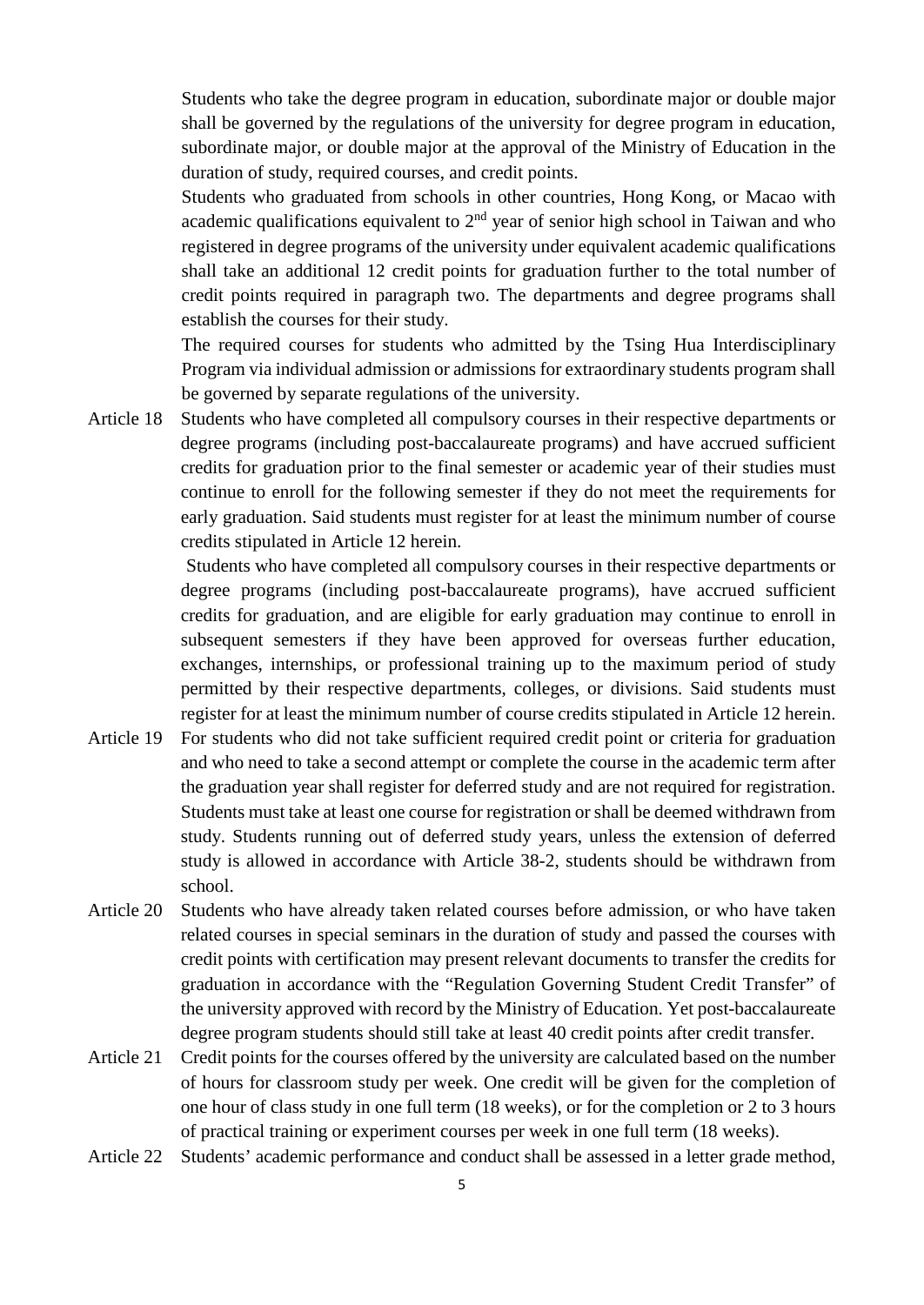the passing grade of which shall be C– or above.

Instructors may submit an application to the Office of Academic Affairs for special courses that require pass-fail basis grading before the first stage of course selection opens for the semester prior to the one in which the course is to be offered. Upon approval of the Vice President of Academic Affairs, courses may adopt pass-fail basis grading in which students who receive a passing grade receive the stipulated number of credits while those with a failing/unsatisfactory/incomplete grade do not receive credit. Students may not retake a course for which they have previously received a passing grade, and selection for any such courses shall be deemed invalid. To facilitate the overall curriculum development at the University, certain courses must adopt pass-fail basis grading, in which case the Office of Academic Affairs may request approval of the University Course Committee before the grading scheme takes effect.

Matters regarding the grading system shall be processed in accordance with the NTHU *Student Grading Guidelines.*

Article 23 Teachers of relevant courses shall grade the performance of students in the courses for the academic term and shall submit the grading results within 2 weeks after the conclusion of the term via on line entry or delivery to Registration Division of the university, which shall sign for receipt of the results and enter the result into the system. In case specific teachers cannot present the grading results for the courses on due time for specific reasons, they shall submit the "Application For Deferred Submission of Grading Report" to the person in charge of course registration and the director of the college for consent, and forwarded the application to the vice president of academic affairs for final approval. An extension will be granted and the grading report shall be submitted no later than the beginning of the next academic term.

> Teachers who fail to apply for late submission of grading reports but submit the grading reports beyond the required deadline will be referred to the department of academic affairs' meeting.

- Article 24 Teachers may apply to revise the grades for specific students in the performance of specific course no later than 1 week after the beginning of the next academic term with written request specifying the reasons for the revision and present the application to the chairperson of the department (graduate institute, degree program, center), and shall be subject to the approval by  $3/4$  of the faculties who attend the meeting of the department (graduate institute, degree program, office, center). The resolution will be made known to Registration Division basing on which the grade of the student will be revised accordingly.
- Article 25 Students may inquire their own grade points for the term, and shall proceed to the "Procedure for Query or Objection of Students on Grading of Academic Performance".
- Article 26 The regulation governing the reward and punishments as well as the grading of conduct of students shall be stated in the *code of academic performance*.
- Article 27 The grade point average of students shall be calculated as follows:
	- I. The cumulative scoring of the sum of the grade points of each course and the number of course credits shall be the total scoring.
	- II. The total number of credits taken in the term (excluding summer term) divided by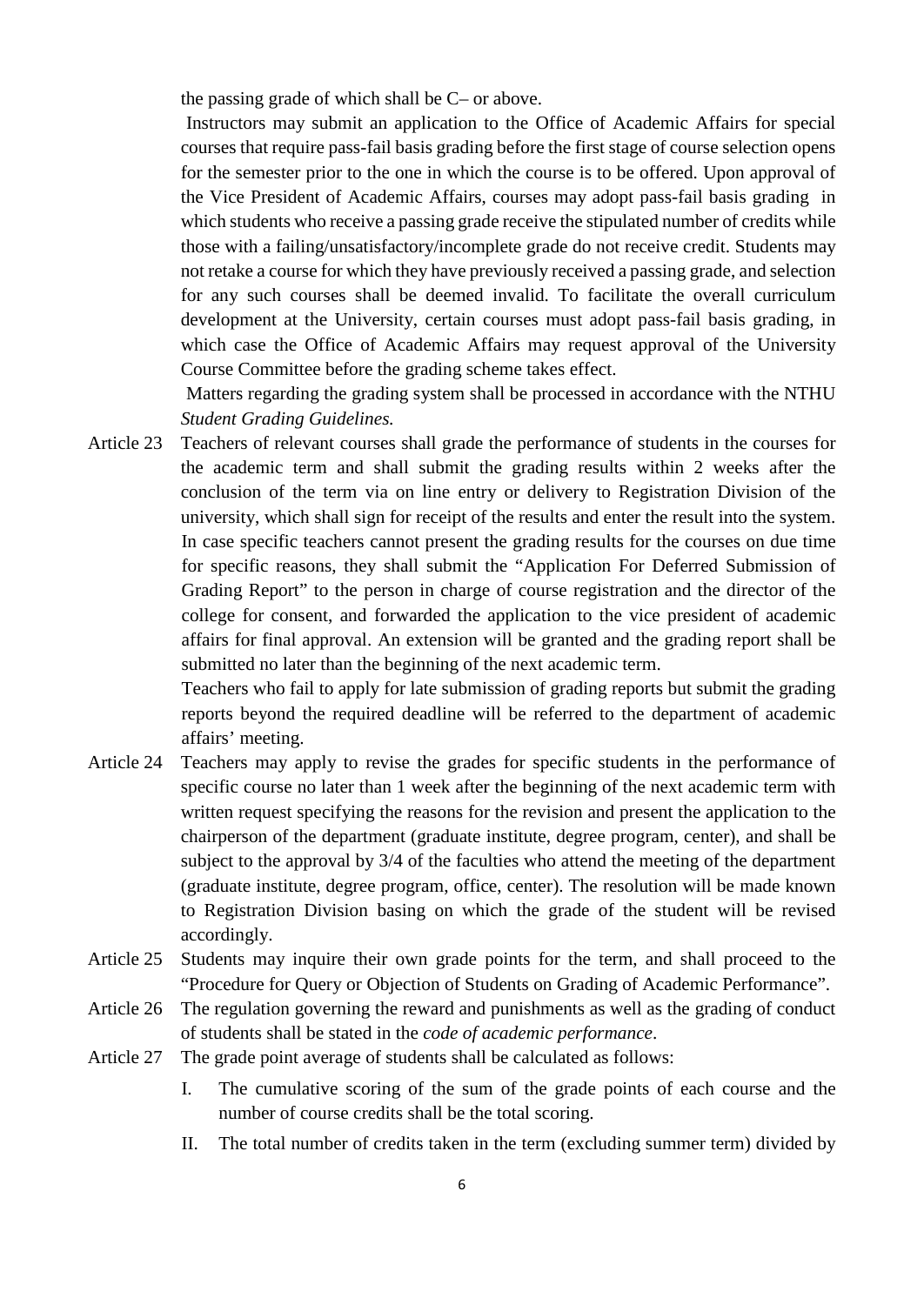the total scoring of the term shall be the grade point average of the student in the term.

- III. The total number of credits taken in all terms (including summer term) divided by the total scoring shall be the overall grade point average of the student.
- IV. The overall grade point average of the student shall be the grade points for graduation.
- V. For courses graded by either "PASS" or "FAIL" will not be included in the calculation of grade point average but only course credits. The aforementioned scoring of academic performance includes the scores for the failed subjects.
- Article 28 Students who fail half of their course credits for two semesters cumulatively shall be expelled from the University unless they are:
	- I. Foreign students admitted under the NTHU *Regulations Governing Admissions of Foreign Students*
	- II. Students recognized by the Joint Board of College Recruitment Commission as overseas Chinese, ethnic Mongols or Tibetans, Taiwan indigenous peoples, or children of government officials stationed in a foreign country
	- III. Overseas Chinese students assigned to the University by the Joint University and University Preparatory Program Entrance Committee for Overseas Chinese **Students**
	- IV. Students with physical or mental disabilities holding a government-issued disability card or those who have been classified as students with disabilities in need of specialized academic placement by a local government Special Education Assessment and Academic Counseling Committee
	- V. Students with notable achievements in sports tournaments at the high school level or above who were assigned to the University by the screening committee.
- Article 29 Students who have taken less than 9 course credits for the term shall be exempted from the application of Article 28.
- Article 30 Students who fail in all courses in the term of the 4<sup>th</sup> academic year in school shall take a deferred pass and continue studies for another term. If the failed courses accounted for more than 1/2 of the total course credits for two terms cumulatively, the student will be ordered to withdraw from study.
- Article 31 If specific student was found cheating in the examination, a zero mark will be given (equivalent to grade X) for the examination and also be subject to disciplinary action in accordance with the regulation governing the reward and punishment of students depending on the severity of the offense.
- Article 32 Students shall request leave from the teachers for absences from class. Students may take leave in the afterward under special circumstances with proper proof. For sick leave of more than 3 days, the certification of the campus clinic or a public hospital is required. Students who are absent from class without permission to take leave or without request to extending the leave upon expiration shall be deemed absent without permission, and thereby the course teacher may deduct grade points from the student depending on the actual situation. No deduction of grade points for students approved for taking leave (personal leave or sick leave) due to pregnancy, delivery of an infant, or nursery care of young child under the age of 3. If the absence exceeds 1/3 of the overall course hours for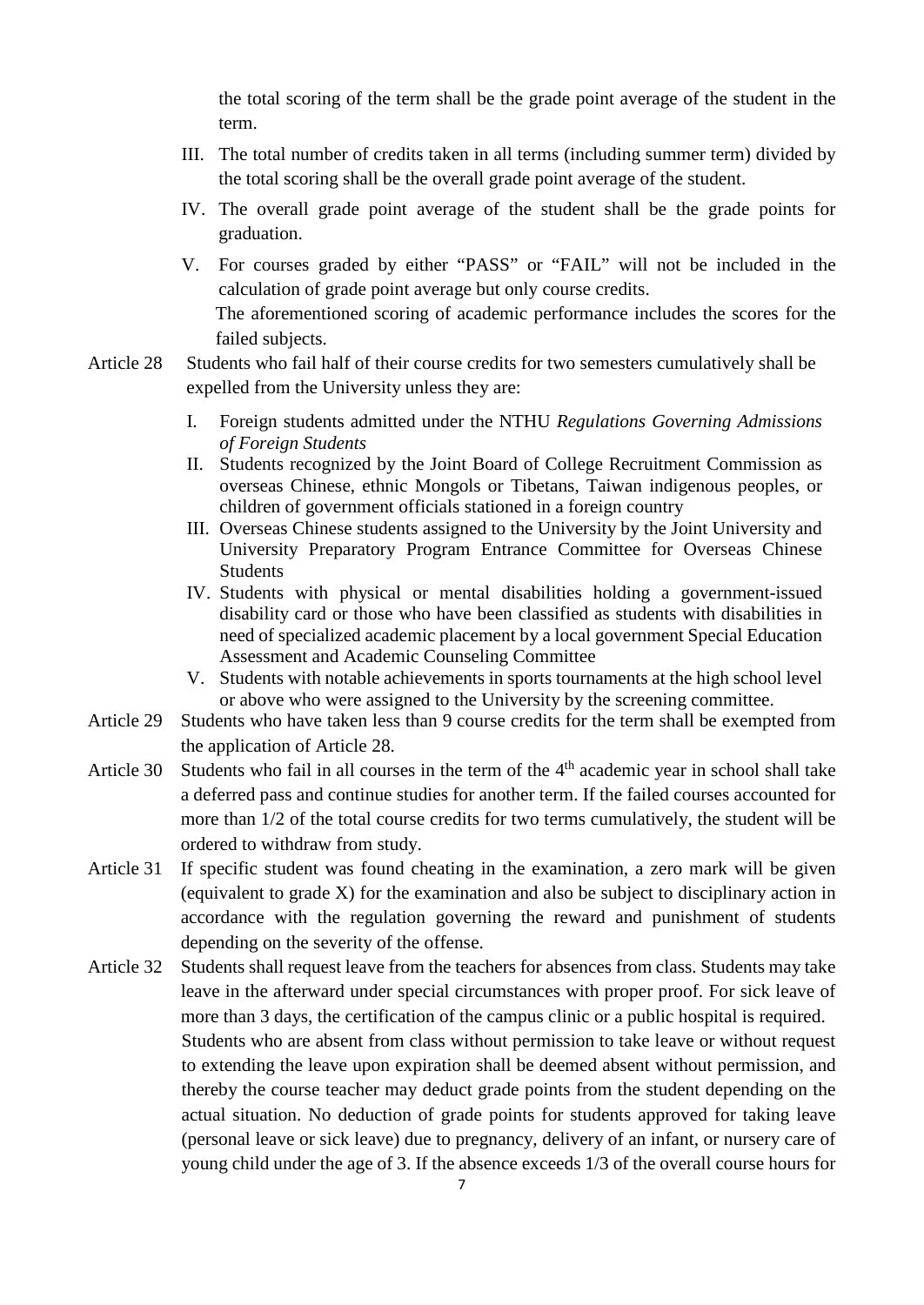the term, the student shall take the examination specially arranged or other flexible plans for the examination. The scoring of such examination shall be counted as the scoring for normal course credits.

# **Chapter IV: Inter-department transfer (field of specialization, degree program), minor subjects, double majors, double registration and double degree**

Article 33 Students may apply to transfer to another department before their second year of study begins. Third-year students may apply to transfer to a department in a similar academic discipline, or to a department in a different academic discipline as a second-year student, before their third year of study begins. Fourth-year students may, with justifiable cause, be permitted to transfer to a department in a similar academic discipline, or to the department they minor in as a third-year student. Students in their fifth year of study or later may, with justifiable cause, be permitted to transfer to a department in a similar academic discipline or the department they minor in at the appropriate level.

> Each student may only apply for a transfer once during their period of study. Transferring students must complete the academic requirements stipulated by the new department in order to graduate.

> The preceding two paragraphs shall apply *mutatis mutandis* to students changing divisions within the same department.

> Periods of study repeated by students transferring to a dissimilar department (or degree program) shall not count towards the maximum period of study permitted by the new department (or degree program).

> Students transferring from another institution under the University System of Taiwan alliance may not transfer to a different department, division, or degree program at the University.

> Students admitted under a post-baccalaureate bachelor's degree program for a second field of specialization may neither transfer to another department, division, or degree program, nor declare a double major.

- Article 34 Students intending to transfer to another department (including another field of specialization, degree program) shall apply with the Division of Registration by the deadline as stated in the academic calendar subject to the review of the related department and degree program meetings or meetings as authorized and the final approval of the review committee. Once approved, the students cannot apply for further change nor return to the original department.
- Article 35 Undergraduate students of all departments (including interdisciplinary undergraduate degree programs) may declare a minor beginning in their second year of study pursuant to the NTHU *Regulations for Declaring a Minor* approved by the Ministry of Education on record and the *University System of Taiwan Regulations Governing Intercollegiate Minor Degree Programs*.
- Article 36 Undergraduate students of all departments (including interdisciplinary undergraduate degree programs) may apply to pursue a double major with another department in accordance with the "Regulations for Students Taking Double Major of Study" of the university approved by the Ministry of Education on record from the  $2<sup>nd</sup>$  academic year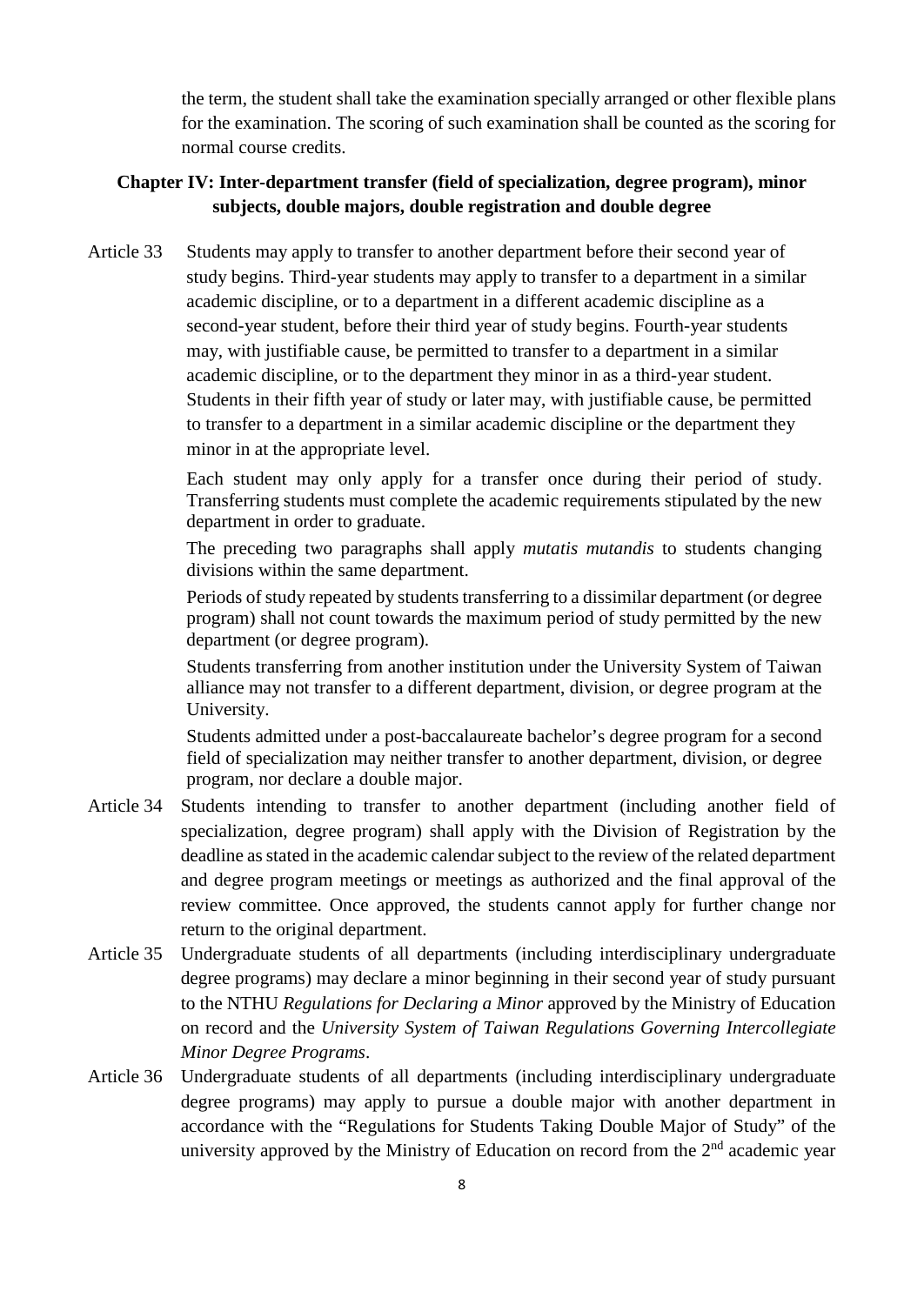onwards. Students also can pursue a interschool double major in accordance with the "Regulations for Students of University System of Taiwan Taking a Double Major of Study".

Article 37 Students with double (concurrent) enrollment at NTHU and another institution must file an application for review prior to the first day of class of the semester in which their student status at said institution takes effect. The aforementioned application shall be submitted to said students' department or degree program. Students found to have double enrollment who fail to submit an application or whose application is rejected shall be expelled from the University. The standards for approval of double enrollment shall be determined at the sole discretion of each department and degree program.

> Credit transfers and exemptions for students with double enrollment shall be processed in accordance with the *Credit Exemption Regulations of National Tsing Hua University* as approved by the Ministry of Education.

NTHU students as well as eligible students registered at foreign institutions may pursue a joint degree or dual degrees in accordance with the *Regulations for Joint/Dual-Degree Programs between National Tsing Hua University and Overseas Universities* as approved by the Ministry of Education.

# **Chapter V: Suspension, Reinstatement, Transfer, Withdrawal**

Article 38 Students may apply for deferred study for one term, one academic year or two academic years. Students under 18 years old need the consent of the parents or the guardian. Students may proceed to leave school upon approval.

> In general, deferred study may be allowed for up to 2 years. For students who are critically ill with proof from regional hospital or due to special reasons with proper proof may petition for an extended deferred study for up to 4 academic years accumulatively and subject to the department meeting and the finalization of the President of the university.

> Students who respond to the call of conscription service in the duration of deferred study may petition to extend the deferred period with the presentation of the photocopy of the conscription order until discharged from service. The period of conscription is not counted as a part of the period for deferred study. Students can apply for reinstatement of study after discharge from conscription with proper order of discharge.

> Students may petition for deferred study due to pregnancy, delivery of an infant or taking nursery care of a child under the age of 3 with proper proving documents. Such period is not counted as a part of the period for deferred study.

> Students applying for deferred study in the middle of the term shall complete the petition procedure no later than the staring day of the final examination for the term.

The scoring of students in the duration of deferred study will not be counted.

Article 39 If for specific reasons that a student cannot join the final examination and supplementary examination either. The student cannot have the academic score registered by the add/drop deadline of the new term, he or she may present valid proof and petition with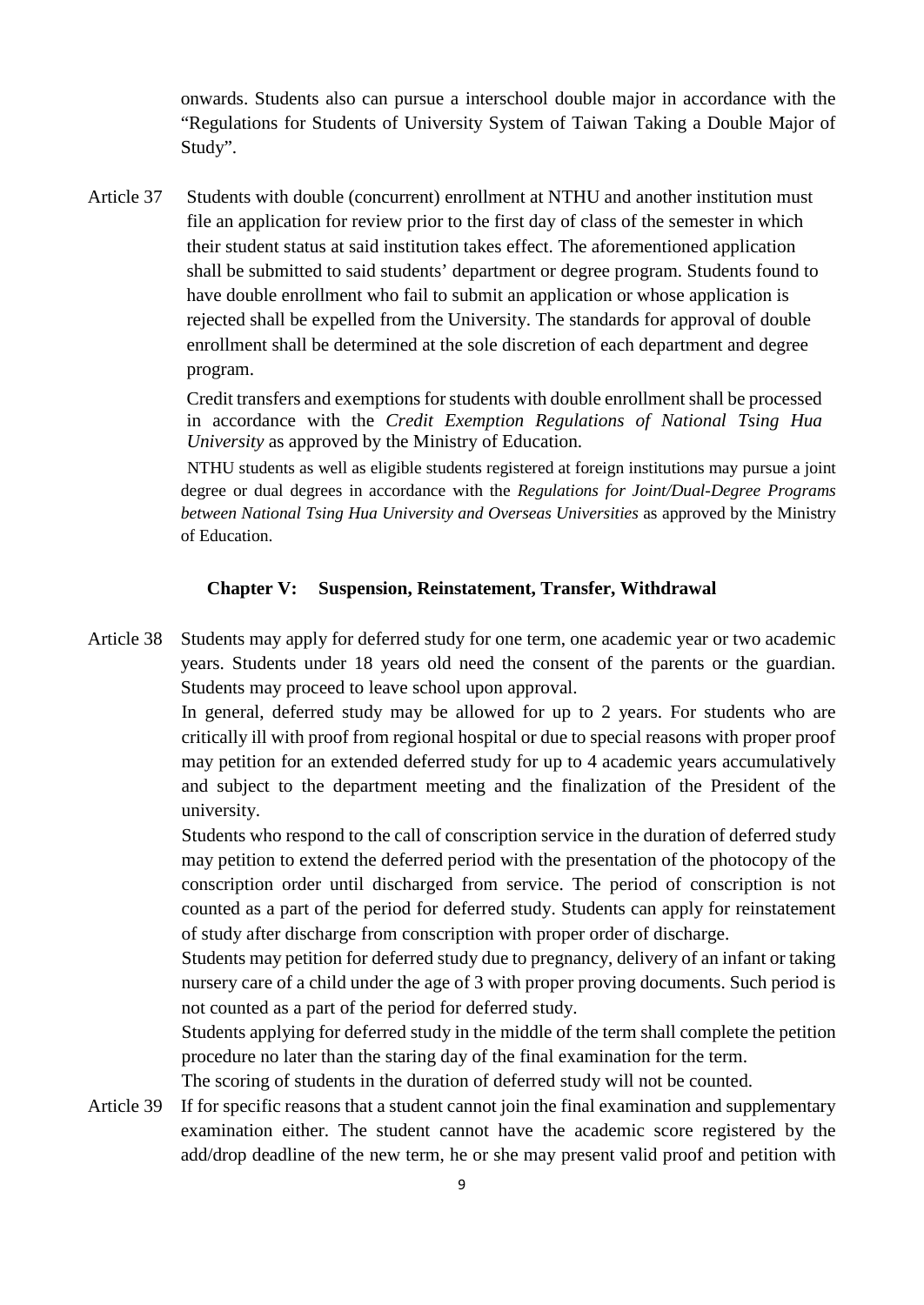the chairperson of the department, upon approval, the student can refer the case to the Department of Academic Affairs and take the term that the student did not take the final examination as a term for deferred study.

Article 40 In case specific student is suffered from a disease announced for prevention by the public authorities and such disease may jeopardize the health and safety of all on campus, and is determined for quarantine by the health authorities, such student must be excused and take deferred study or order by the university so take deferred study.

The deferred study of such period due to above paragraph is not included as a part of the duration of deferred study.

Article 41 Students who have taken deferred study shall petition for reinstatement of study in the beginning of next term (no reinstatement in the middle of the term), Students who want to continue the leave of absence should make the application before the school staring day. Later than that, students need to pay the tuition fee before applying leave of absence. Reinstatement students shall complete the study in the original college and department (field of specialization), degree program in the next academic year or continue from the grade of deferred study. For students applying for deferred study in the middle of the term shall continue the study in the grade in which deferred study started.

Students who did not apply for reinstatement of study shall be deemed withdrawn from school.

- Article 42 Students may apply for automatic withdrawal from study and transfer to another university. Upon the completion of related procedure, the students will be issued a certificate of study completion. Once the certificate of study completion is issued, students cannot request to return to the university for study.
- Article 43 Students could apply for automatic withdrawal from study and should withdraw from study when meet the condition of following:
	- I. Academic performance meets the conditions set forth in Article 28.
	- II. Failure in reinstatement of study at the end of deferred study.
	- III. Failure in registration by the deadline.
	- IV. Not qualified for admission or transfer.
	- V. Failed in conduct.
	- VI. Withdrawal under disciplinary action of the university in accordance with the regulation governing the reward and punishment of students.
	- VII. Failure to complete the required courses and credits in the extended terms of study.
	- VIII.Students who have double student status as disagreed by the department and degree program of the university.
	- IX. Any other situations where this regulation is applicable.
- Article 44 Students may apply for withdrawal by themselves from study. Students under 18 years old need to get the consent of the parents or guardians and complete the procedure at the Department of Registration.
- Article 45 Students who withdraw from study may be issued a certificate of completion upon application if the student status is approved by the university with completion of relevant scoring on courses taken in the duration of study. No certificate of any kind will be issued if the student is disqualified from study pursuant to Article 8 of this regulation or any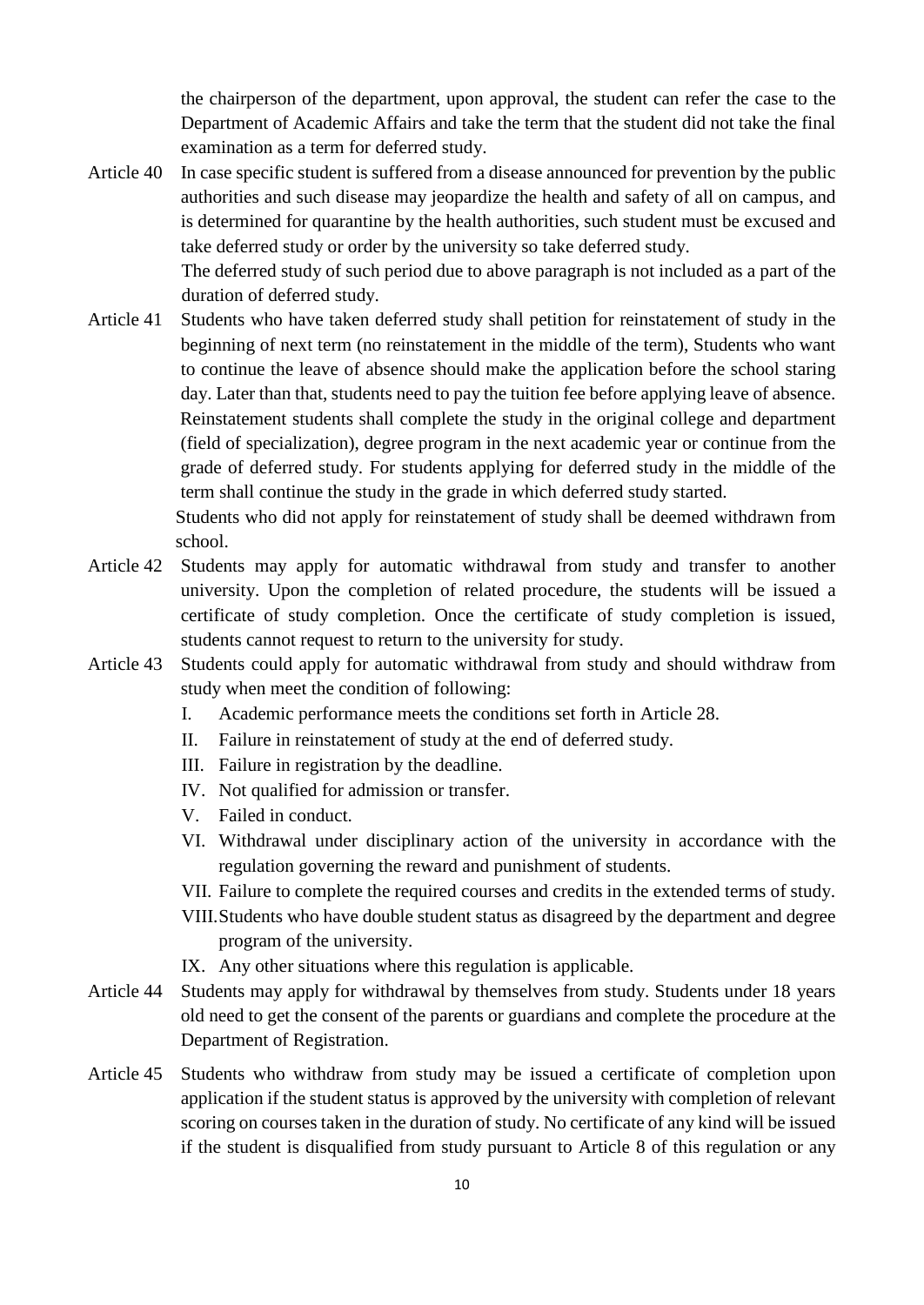other regulations of the university.

Article 46 Pursuant to the Regulations Governing the Tuition of Tertiary Educational Institutions of the Republic of China, students who suspend or terminate their studies at the University on or before the day of registration as designated in the University's academic calendar shall be exempt from all tuition and fees for the semester. After the designated day of registration, however, students may only apply for suspension or termination after paying all tuition and fees in full, which shall then be partially refunded to said students in accordance with the same regulations.

#### **Chapter VI Graduation, Degrees**

- Article 47 Students who have completed their period of study, taken all compulsory courses, accrued all necessary credits, satisfied all other requirements set forth by their respective departments/divisions/degree programs, and passed the final grade review shall be eligible to graduate. Students in programs with residency requirements must also complete the residency in order to graduate.
- Article 48 Students who demonstrate outstanding performance or who violate school regulations during deferred study shall be subject to reward or punishment in accordance with applicable rules and regulations of the university depending on the severity of offense or excellence of performance.
- Article 49 Students who meet all of the following requirements may apply for early graduation one semester or one academic year early:
	- I. Completion of all compulsory courses and accrual of sufficient credits for graduation;
	- II. A grade point average (GPA) of 3.40 or above in every semester OR a GPA of 3.80 or above for all semesters combined OR a GPA that ranks in the top 10% of the department, division, or degree program for all semesters combined;
	- III. An A- grade or above for academic conduct in every semester.

Students classified as third-year undergraduates (or above) at the time of admission may not apply for early graduation.

Article 50 The regulations governing the name of the bachelor's degree (in both Chinese and English), the criteria for conferral, and the awarding and registration of the associated degree diploma shall be implemented after adoption by each department, degree program (including post-baccalaureate degree program), and college (including Tsing Hua College) at their respective Academic Affairs Meetings, and details reported to the Office of Academic Affairs for future reference.

> The University shall issue a bachelor's degree that corresponds with each student's department, degree program, or college to those students eligible to graduate. Only the graduation year and month will be recorded. The date of conferral indicated on the diploma shall be January for those graduating in the first (fall) semester and June for those graduating in the second (spring) semester (including those completing their graduation requirements by taking summer courses).

Students who have applied for an extension of the period of study but whose reason for extension is no longer valid may file an application for graduation under special circumstances to the Vice President of Academic Affairs for approval. The date of conferral indicated on the diploma shall be the actual month and year in which the application is processed.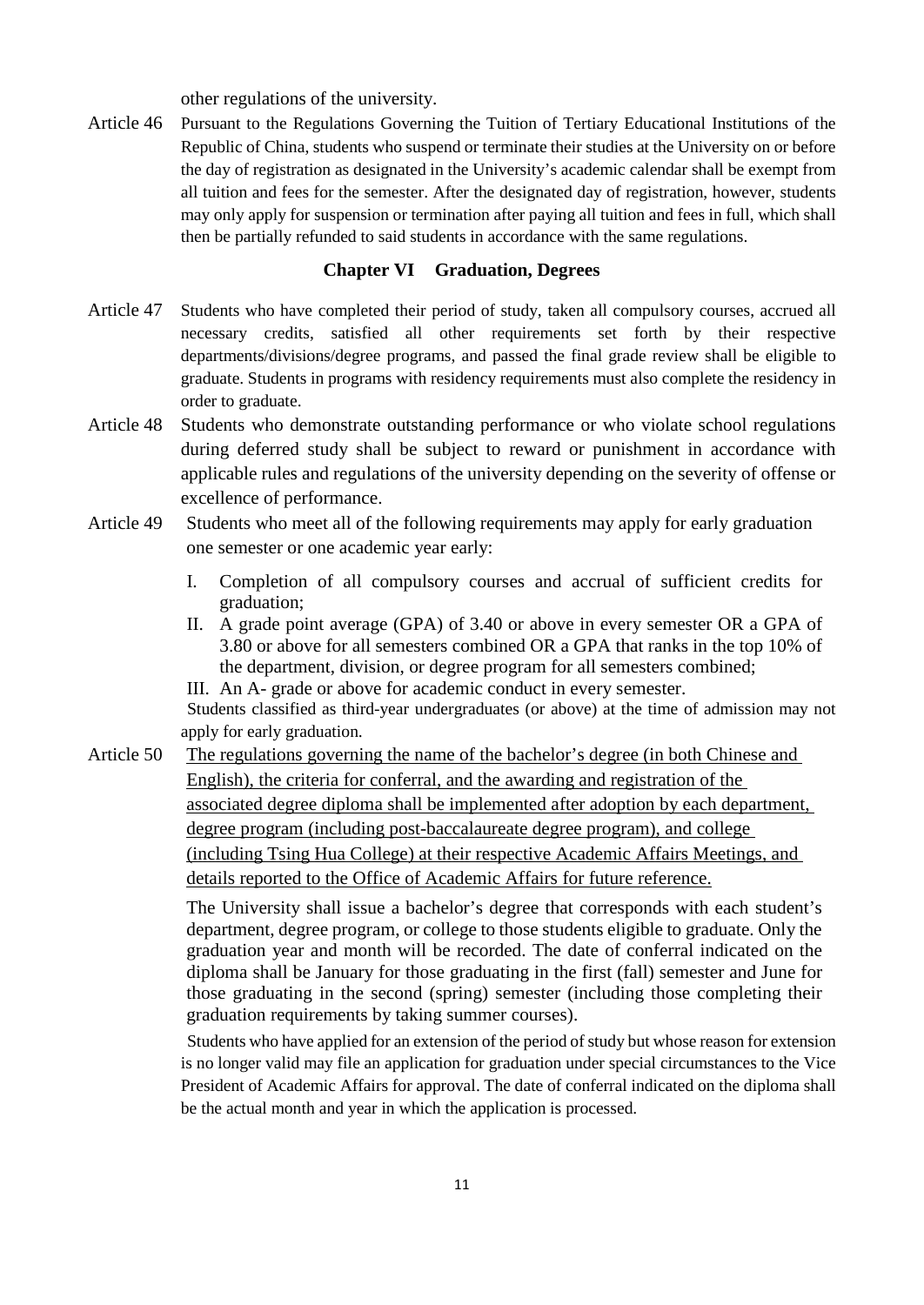# **Volume III Graduate students at master and doctoral levels**

# **Chapter I Admissions**

- Article 51 Individuals who graduated from a university of a country registered with the Ministry of Education or a university in a foreign country recognized by the Ministry of Education and hold a bachelor degree or have equivalent academic qualification and have passed the entrance examination for admission to the master's programs of the university may pursue a master's degree in the degree programs of the university.
- Article 52 Individuals who graduated from a university of the country registered with the Ministry of Education or a university in a foreign country recognized by the Ministry of Education and hold a master's degree or have equivalent academic qualification, passed the entrance examination for admission to the doctoral programs of the university may pursue a doctoral degree in the degree programs of the university.
- Article 53 Students who graduated straight from a bachelor degree program or graduate students in a master's degree program who meet the criteria for direct pursuit of the doctoral program may proceed to the study in a doctoral programs with the recommendations of at least 2 assistant professors of the original or relevant department, institute, college, and degree program, passed by the review meetings of the department, institute, or degree program, and at the approval of the President of the university. The detail of the procedure shall be established separately.

Graduate students at the master's level and who meet the "criteria of the University System of Taiwan in direct pursuit of the doctoral degree" may be admitted to the doctoral program under its procedures.

- Article 54 Foreign students may apply for admission to a degree program for pursuit of the master or doctoral degrees of the university in accordance with the "Regulation Governing the Admission of Foreign Students" of the university approved by the Ministry of Education on record.
- Article 54-1 The doctoral and master's students admitted by application and recommendation who are graduated or eligible to early graduation are able to apply early registration upon the approval of departments, institutes, and degree programs.

#### **Chapter II Course Selection, Academic Advisors**

- Article 55 Graduate students shall take at least one course (including thesis/dissertation, thesis/dissertation study), or shall be deemed withdrawal from study. Students running out of deferred study years, unless the extension of deferred study is allowed in accordance with Article 38-2, students should be withdrawn from school.
- Article 56 Graduate students shall select an academic advisor as per the requirement of the department, institute, and/or degree program, and shall propose a thesis/dissertation under the consent of the academic advisor before graduation, and register the thesis/dissertation with Academic Affairs at the consent of the person in charge of the department, institute, and degree program.

The spouse, kindred within the  $3<sup>rd</sup>$  tier under the civil law, or relatives from marriages to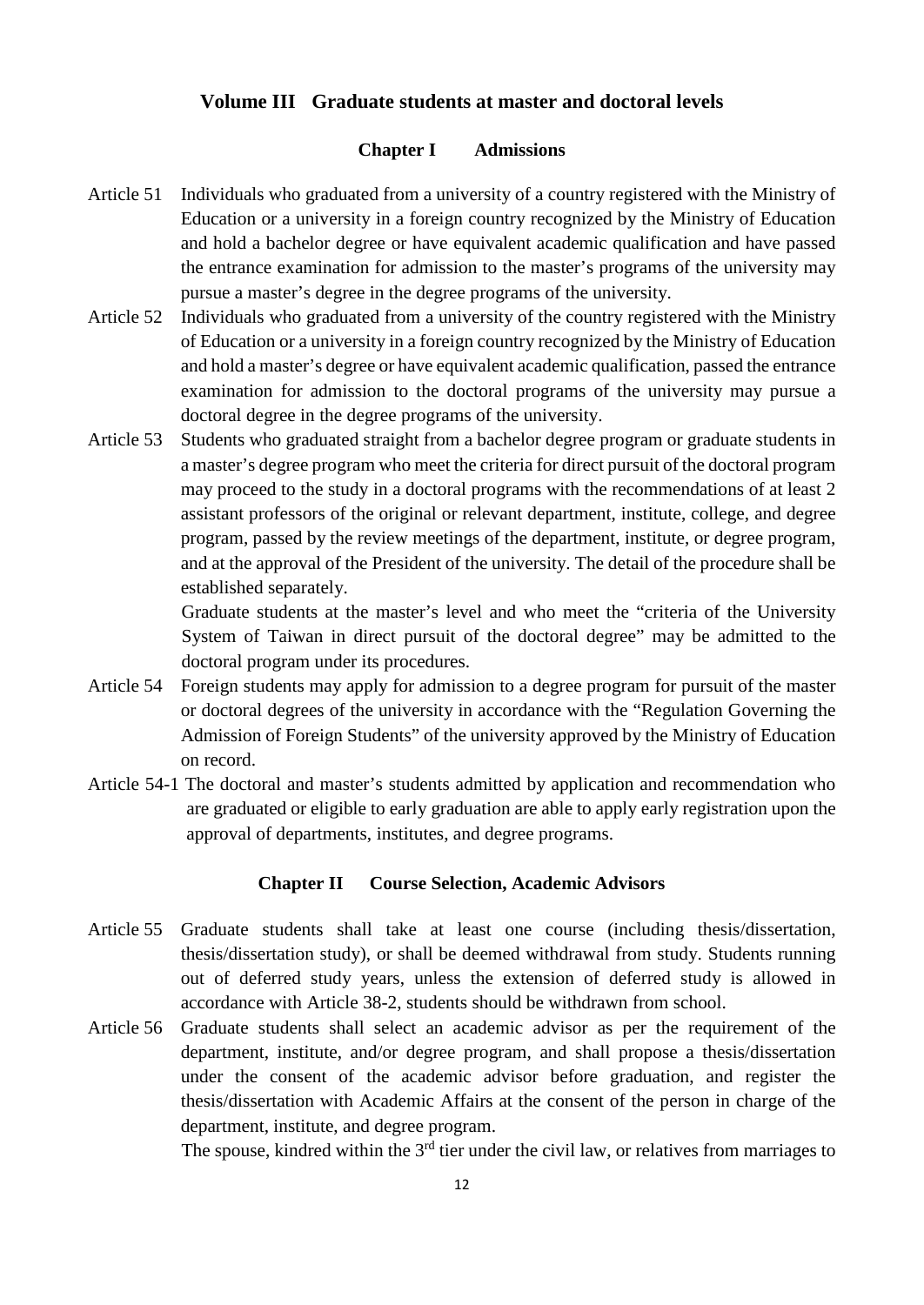the graduate students shall not act as the academic advisor.

The academic advisor shall be qualified as a member of the degree examination board under the *Degree Conferral Law*, and shall meet the requirements set forth by individual departments, institutes, and degree programs. At least one of the academic advisors shall be a full-time assistant professor or higher position of the university.

Before full-time professors retired from school, if professors have instructed the doctoral students for 3 years (included) or master's students for 3 semesters (included), the former regulation is not applicable.

# **Chapter III Terms of Study, Credit Points, Grades**

Article 57 The period in which a master's degree program must be completed is between one year and four years, but graduate students admitted as working professionals may apply for an extension of no longer than one year.

> The period in which a doctoral degree program must be completed is between two years and seven years, but graduate students admitted as working professionals may apply for an extension of no longer than two years.

> The period of study for in-service master's degree teacher training programs approved by the Ministry of Education and offered during summer breaks shall be between two years and eight years, but students with justifiable cause may apply for an extension of no longer than one year.

Master's and doctoral students with double majors who complete all graduation requirements for the first major but not the second may apply for an extension of the period of study with justifiable cause. The application shall be reviewed by the General Meeting of the relevant departments (institutions, divisions) and approved by the Vice President of Academic Affairs. The maximum extension shall be for a period of one year for master's students and two years for doctoral students.

Article 58 Master's degree students must complete at least 24 course credits (excluding thesis credits).

> Doctoral degree candidates must complete at least 18 course credits (excluding dissertation credits), of which no fewer than 12 course credits shall be accrued from professional courses related to their field of study. Graduate students in direct pursuit of a doctorate must complete 30 course credits, of which no fewer than 24 course credits shall be accrued from professional courses related to their field of study.

Thesis and dissertation credits shall be counted separately from course credits.

Each department, institution, or degree program may set higher course credit requirements or designate additional compulsory courses/credits where necessary.

Where applicable, the compulsory graduate credit requirements for master's and doctoral degree students admitted under the *Regulations for Joint/Dual-Degree Programs between National Tsing Hua University and Overseas Universities* shall be processed in accordance with the separate contracts or memorandums signed by the University and its partner institutions. However, the aforementioned credit requirements must be at least one third of the current requirements applicable to regular departments, institutions, and colleges of the University at the master's and doctoral levels.

Each department, institution, or division may designate different compulsory courses and set different graduation credit requirements for double-major students at the master's and doctoral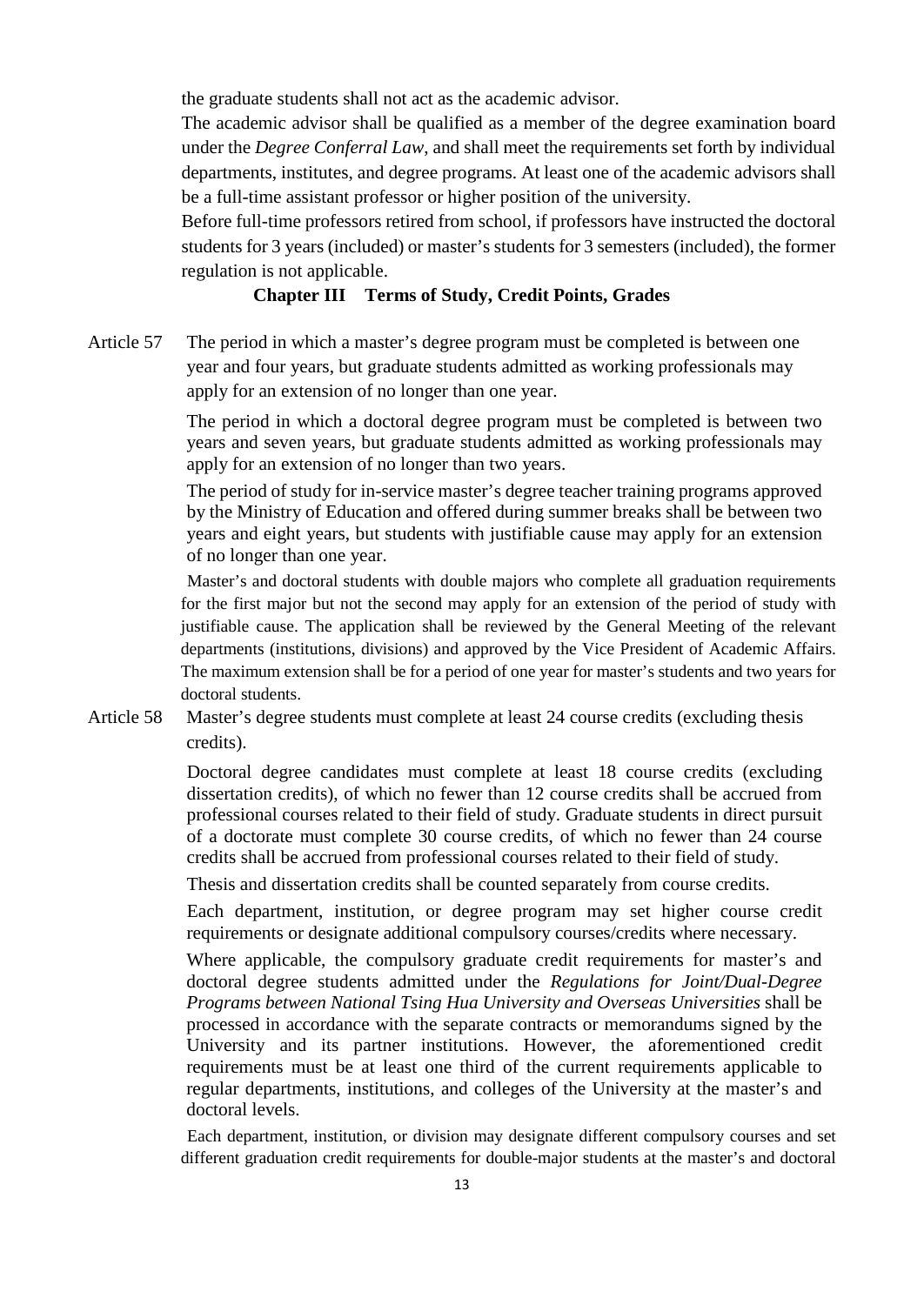levels as appropriate. However, the requirements must be at least one third of the regular graduation credit requirements.

- Article 59 The scoring system for graduate students is based on 100 marks whereby 70 is the passing marks for the courses and 60 is the passing mark for conduct. Graduate students admitted in 2010 academic year and onwards shall be subject to the grading method for scoring where B- is the passing mark for courses and C- is the passing mark for conduct. Courses with special nature shall be subject to the review and final approval of the Vice President for Academic Affairs whereby the grading will be either a "PASS" or "FAIL". Students who get a "PASS" shall be deemed successfully passing the course with course credits given. Students who get a "FAIL" shall be deemed failed in the course and no course credit will be given. Taking the same course for a second instance or course that has been passed is not permitted or shall be deemed invalid without the consent of the department, institute, and degree program. To facilitate the overall curriculum
	- development at the University, certain courses must adopt pass-fail basis grading, in which case the Office of Academic Affairs may request approval of the University Course Committee before the grading scheme takes effect.
- Article 60 The average scoring in each term and the scoring in the degree examination shall be the scoring of graduate students at the master and doctoral levels for graduation. The calculation of the average scoring in academic performance as mentioned shall be identical with the requirements set forth in Article 27 of this regulation.

# **Chapter IV Transfer to another department, institute (field of specialization, degree program), minor subjects, double majors**

Article 61 Graduate students who have completed at least one semester of study may apply to transfer to another department or institution with the approval of both the original and new advisors (thesis/dissertation supervisors) as well as the chairs (deans) of both departments (institutions).

> Graduate students applying for a transfer must submit the application to the Office of Academic Affairs, the original department/institution, and the new department/ institution for approval by the deadline designated on the academic calendar. Once the transfer is approved, a student may not transfer back to the original or any other department/institution. Students may only apply for a transfer once during their period of study at the University, and they must satisfy the graduation requirements of the new department/institution in order to graduate.

The preceding two paragraphs shall apply *mutatis mutandis* to students changing their division or field of specialization within the same department/institution. Students transferring from another institution under the University System of Taiwan alliance may not transfer to another department, institution, or degree program at the University.

#### **Chapter V Withdrawal**

- Article 62 Further to the application for automatic withdrawal from study, graduate students shall withdraw from study if any of the following applies:
	- I. The qualification for admission is found irrelevant.
	- II. Failure in registration on due time or petition for reinstatement at the end of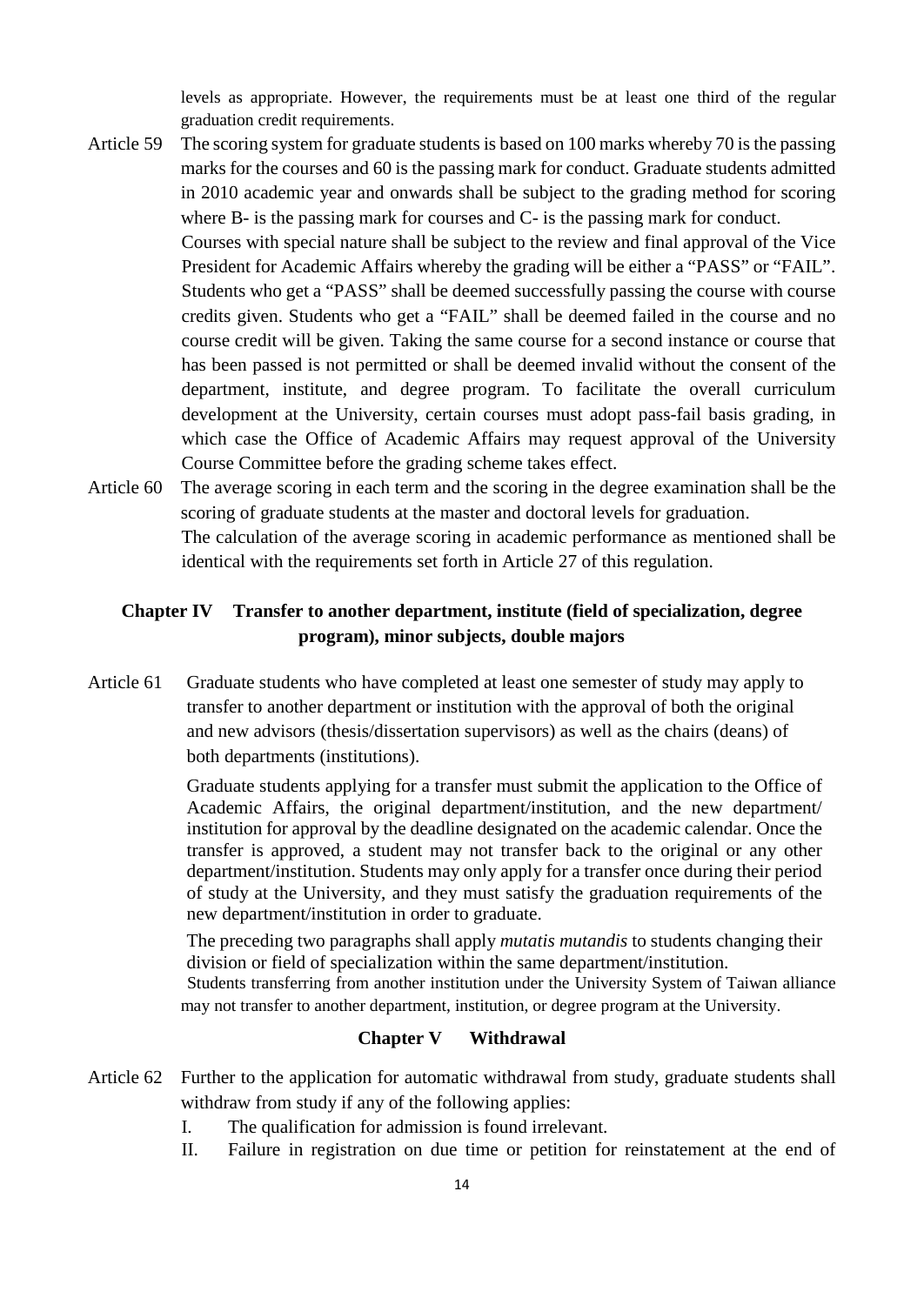deferred study.

- III. Failed in conduct.
- IV. Disciplinary action for withdrawal from study under the regulation governing the reward and punishment of students.
- V. Failure to complete all the required courses and credits required of the department, institute, or degree program at the expiration of the duration of study.
- VI. Failed in the evaluation required under the Enforcement Rules of the University in Degree Examination.
- VII. With double student status at the same time without the consent of the department, institute, or degree program.
- VIII. Failed in the scoring of all courses taken in all terms except the thesis/dissertation, and resolved by the meeting of the department, institute, or degree program for withdrawal from study.
- IX. The thesis/dissertation is founded copying of the work of a third party, stealing from a third party, or fabricating the data concerned after a degree is conferred.
- X. Withdrawal from study is necessary under other rules and regulations of the university.

# **Chapter VI Graduation, Degrees**

Article 63 The regulations governing the name of the graduate degree (in both Chinese and English), the criteria for conferral, and the awarding and registration of the associated degree diploma shall be implemented after adoption by each department (institution or degree program) and college (including Tsing Hua College) at the Academic Affairs Meeting, and details reported to the Office of Academic Affairs for future reference.

> Matters regarding graduate degree examinations shall be processed in accordance with the University's *Master's Degree Examination Measures* and *Doctoral Degree Exam Statutes* on file with the Ministry of Education.

- Article 64 Graduate students who complete all compulsory courses, accrue all necessary credits, and pass the degree examination and final thesis (dissertation) review within the stipulated period of study shall be issued a master's or doctoral degree diploma corresponding to the department, institute, or degree program they are in. The date of conferral indicated on the diploma shall be:
	- I. The actual month and year in which the doctoral student passes the degree examination and final dissertation review
	- II. The actual month and year in which the master's student passes the degree examination and final thesis review. Master's diplomas are processed on a monthly basis.

The date of conferral indicated on diplomas issued to graduate students in the Teacher Education Program shall be dealt with in accordance with the University's *Regulations Governing Student Enrollment in the Teacher Education Program* on file with the Ministry of Education.

Students who have passed the degree examination and final thesis (dissertation) review may continue to enroll in subsequent semesters up to the maximum period of study permitted by their respective departments, institutes, colleges, or divisions if they have been approved for overseas further education, exchanges, internships, or professional training. Said students must register for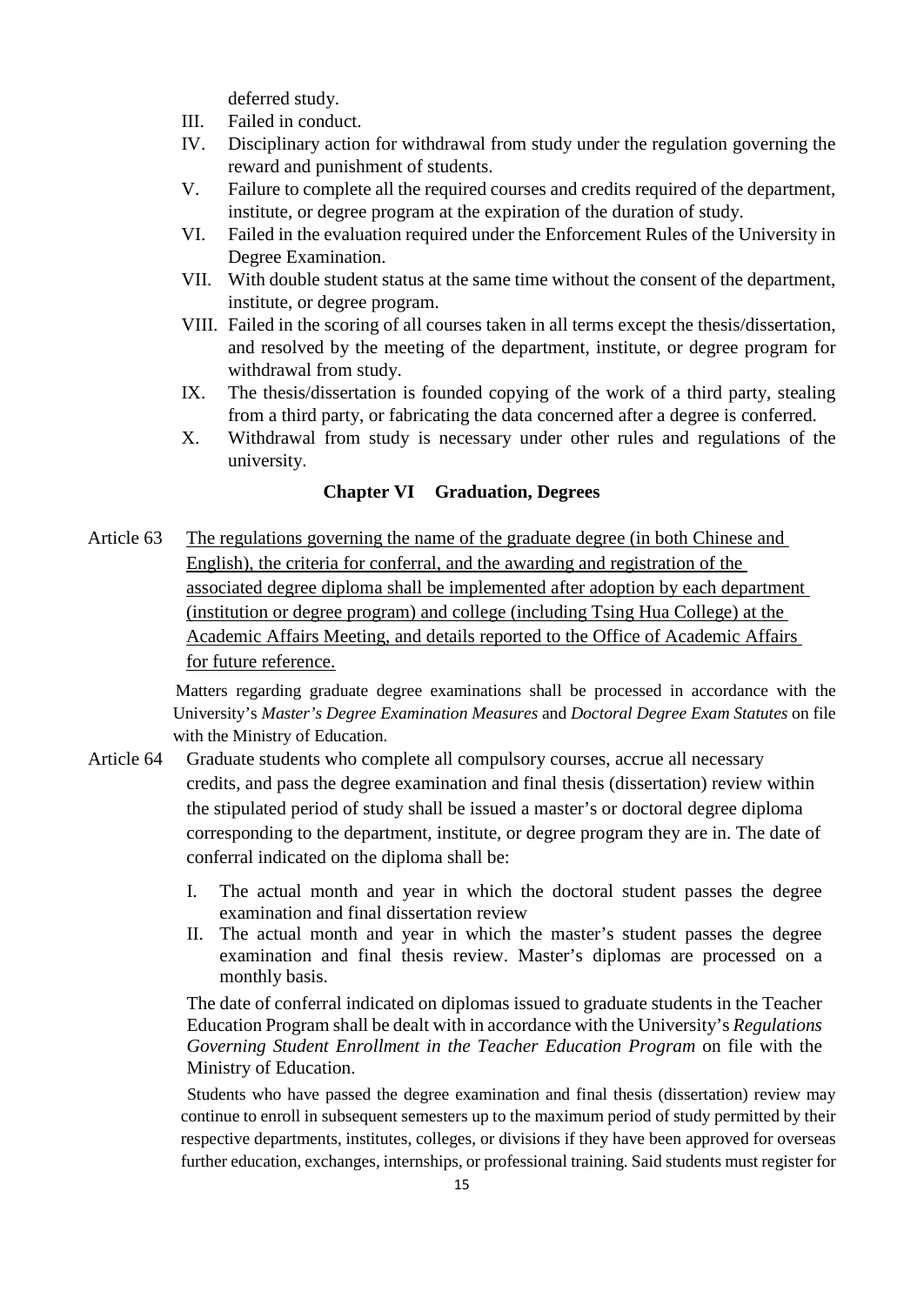at least one course (including thesis/dissertation writing and research) at the University. The date of conferral indicated on the diploma issued to such students shall be the actual month and year in which they return to the country, perform all necessary reporting duties, AND complete the necessary expense filing procedure.

#### **Chapter VII Miscellaneous**

Article 65 The procedures for enrollment deferrals, tuition and fees, registration, course selection, exemptions and credit transfers, grade revision, leaves of absence, suspension/resumption of studies, double (concurrent) enrollment, joint degree or dual degrees, and expulsion described in the relevant regulations for undergraduate students herein shall apply *mutatis mutandis* to graduate students.

> Doctoral students may only suspend their studies for two years at most as a matter of principle unless evidence of serious illness (issued by NHI regional hospitals or hospitals of a higher level) or other justifiable cause is produced. Extension of suspension beyond two years must be reviewed by the General Meeting of a student's department, institute, or degree program and approved by the Vice President of Academic Affairs. The aforementioned extension may not exceed six academic years cumulatively. Periods of absence due to pregnancy, childbirth, and caring for children less than three years of age may be exempted from the preceding calculation with proof stipulating to such effect.

> Students enrolling in two graduate institutes concurrently shall submit theses (dissertations) that are materially different in topic and contents to each institute. Graduate degrees awarded to students who are later found by the degree-awarding department, institute, or degree program to have submitted similar theses (dissertations) to both institutes shall be revoked following a review by the Research Ethics Committee, and the associated diploma stripped and announced as void, pursuant to the NTHU *Guidelines for Processing Doctoral Dissertations and Master's Theses Violating Ethical Standards for Academic Research*. Students who have not completed their studies at the University and who are found to be in violation of the preceding regulation shall be processed in accordance with the NTHU *Guidelines for Processing Current Students Violating Ethical Standards for Academic Research*.

The preceding paragraph shall apply *mutatis mutandis* to students enrolling in two (or more) departments, institutes, or degree programs within the University. If the theses (dissertations) submitted are determined to be similar or identical by either of the departments (institutes or degree programs), one of the degrees shall be revoked following a review by the Research Ethics Committee.

- Article 65-1 High school graduates participating in the Youth Education and Employment Savings Account Program who are admitted to the University may apply for a deferral of enrollment, or suspend their studies after enrollment, for a maximum period of three years, which shall be counted separately from the maximum period allowed for regular deferrals and suspensions. Matters unaddressed herein shall be addressed in separate rules and regulations.
- Article 65-2 The graduated senior high school students joining "Youth Education and Working Saving Account" apply to admission deferral or leave of absence after registration, The period is no longer than 3 years and is not accounted in the leave of absence years that students already have. Also, the reason of admission deferral is an exception. The detals and the implemented rules are shown in other related regulation.